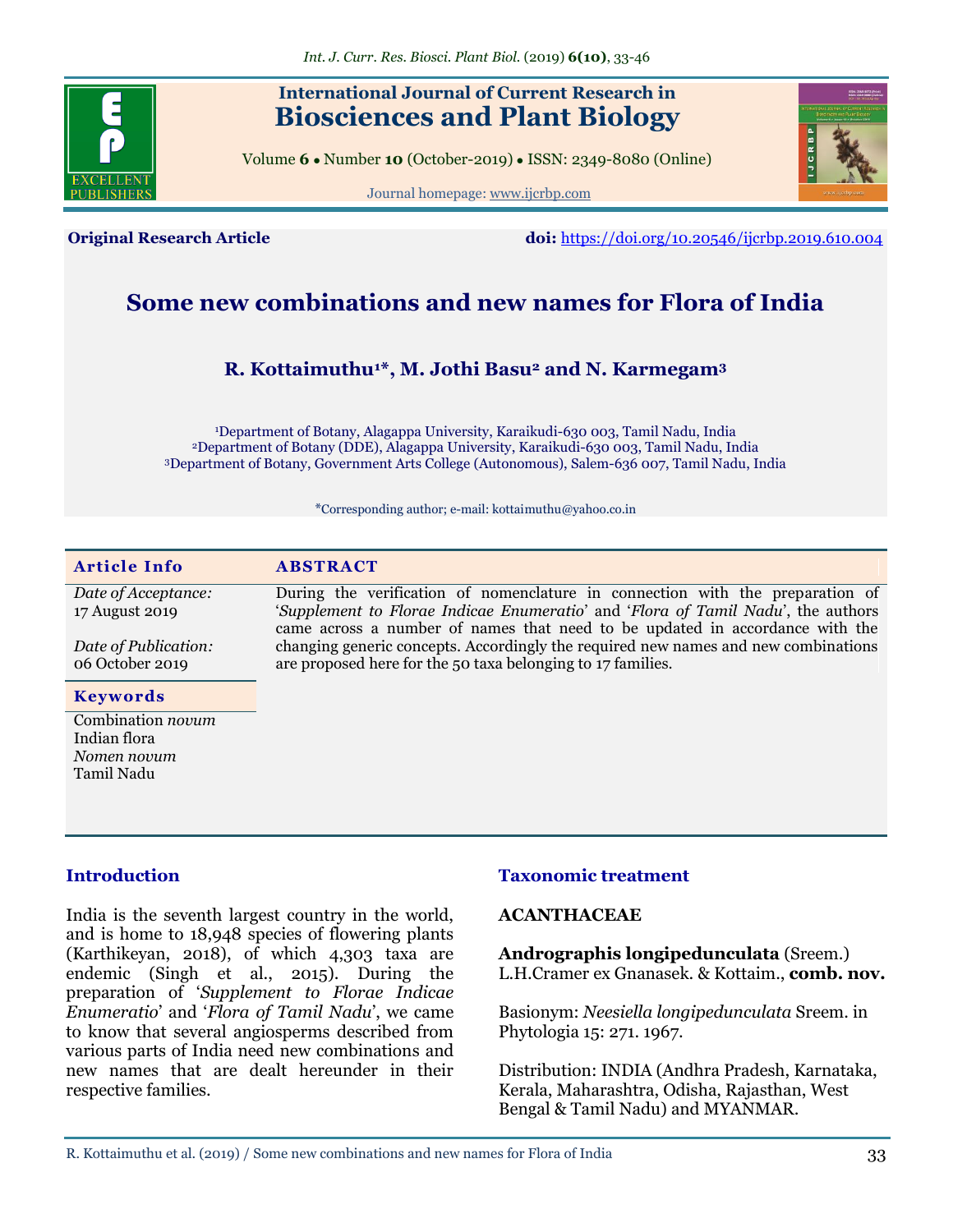Note: Cramer (1996) transferred *Indoneesiella longipedunculata* to *Andrographis* and proposed new combination *A. longipedunculata* (Sreem.) L.H.Cramer. However his new combination is invalid due to indirect basionym ref. contrary to Art. 41.5 ICN (Turland et al., 2018) and thus the combination need to be validated. Here correct reference for the basionym is given to validate the combination.

**Justicia gracilis** (Wight) T.Anderson var. **saldanhae** (Mascar. & Janarth.) Kottaim., **comb. nov.**

Basionym: *Rungia linifolia* Nees var. *saldanhae* Mascar. & Janarth. in Novon 20(2): 182. 2010.

Distribution: INDIA (Karnataka & Tamil Nadu).

Note: Following Vollesen (2010), Wood (2014) transferred the Indian species of *Rungia* under *Justicia*. While doing so, he proposed *Justicia heyneana* as a replacement name for *Rungia linifolia* Nees. However, he overlooked the fact that the next available name *Justicia gracilis* (Wight) T.Anderson is not a later homonym of *Justicia gracilis* Lyall ex Nees (1847) because the latter name is an invalid name when published (*pro synonymo*).

### **APOCYNACEAE**

Note: As a result of recent molecular phylogenetic studies (Bruyns et al., 2014 2015), generic circumscription of *Ceropegia* has undergone tremendous changes (Bruyns et al., 2017, 2018a, b). The suggestion by Bruyns et al. (2017) to include all species of *Brachystelma* in *Ceropegia* is accepted by Endress et al. (2018) and POWO (2019). Hence, the following 21 new combinations and two new names are needed to reflect the current inclusion of *Caralluma* R. Br. and *Brachystelma* R.Br. in *Ceropegia* L.

**Ceropegia adscendens** (Roxb.) Bruyns var. **bicolor** (V.S. Ramac., S. Joseph, H. A. John & Sofiya) Kottaim., **comb. et stat nov.** Basionym: *Caralluma bicolor* V.S. Ramac., S. Joseph, H. A. John & Sofiya in Nordic J. Bot. 29(4): 447. 2011.

Distribution: INDIA (Kerala & Tamil Nadu), Endemic.

**Ceropegia adscendens** (Roxb.) Bruyns var. **carinata** (Gravely & Mayur.) Kottaim., **comb. nov.**

Basionym: *Caralluma adscendens* (Roxb.) Haw. var. *carinata* Gravely & Mayur. in Bull. Madras Gov. Mus. n.s., 4(1): 16. 1931.

Distribution: INDIA (Tamil Nadu).

Note: Gravely and Mayurnathan (1931) while revising the genus *Caralluma* for India; they recognized 6 varieties under *Caralluma adscendens*. Bruyns et al. (2018) have merged all the varieties of *Carallum adscendens* under *Ceropegia adscendens* without providing any reasons. However, most of them show consistent morphological and floral variations and deserve distinct rank. Interestingly many of the workers accepted the varieties proposed by Gravely & Mayurnathan (1931) and recognized in several works (Albers and Meve, 2002; Gilbert, 1990; Jagtap and Singh, 1999; Karuppusamy et al., 2013; Meve and Liede, 2002; Plowes, 1995; POWO, 2019; Gandhi, 1999; Singh et al., 2015). *C. adscendens* var. *carinata* is one of the most beautiful and distinct variant. It can be easily distinguished from its allies by its pendulous flower and unbranched stem.

### **Ceropegia muruganii** Kottaim., **nom. nov.**

Replaced synonym: *Caralluma adscendens* var. *geniculata* Gravely & Mayur. in Bull. Madras Gov. Mus. n.s., 4(1): 16. 1931., non *Ceropegia geniculata* R.A.Dyer in Bothalia 12: 631. 1979.

**Etymology:** The specific epithet is named to honor Dr. C. Murugan, Botanical Survey of India, Southern Regional Centre, Coimbatore, for his remarkable contributions to the Flora of Tamil Nadu.

Distribution: INDIA (Tamil Nadu).

Note: According to the latest taxonomical approach, *Caralluma adscendens* var. *geniculata* Gravely & Mayur. is considered to be a distinct species, namely *Caralluma geniculata*, which differs from its allied species by its pedicel bent at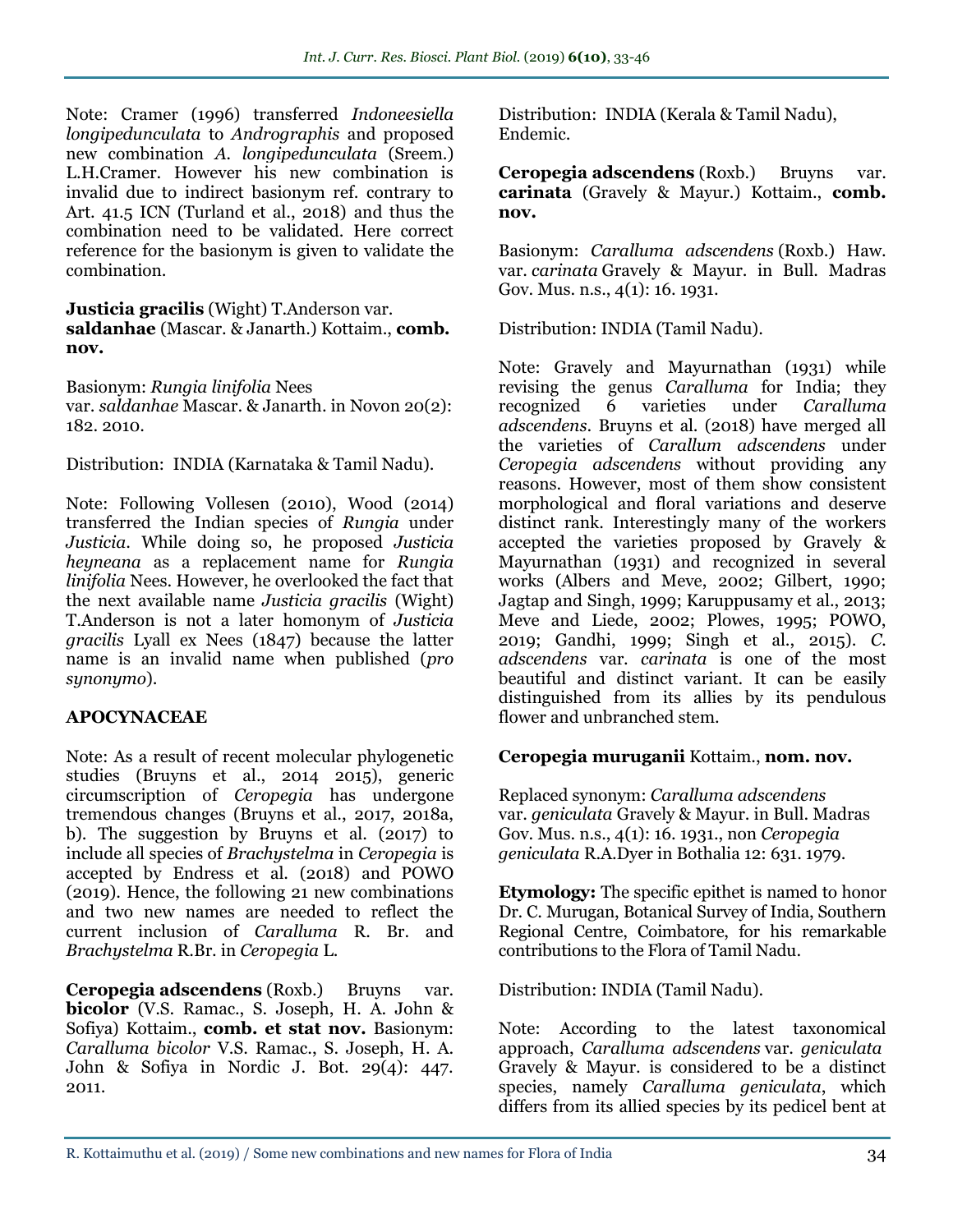an angle just below the flower (Karuppusamy et al., 2013; Meve and Liede, 2002; POWO, 2019). When *Caralluma geniculata* (Gravely & Mayur.) Meve & Liede is transferred to *Ceropegia*, the epithet is occupied by Dyer's 1979 name. Thus a new name is required, and is proposed here.

**Ceropegia adscendens** (Roxb.) Bruyns var. **gracilis** (Gravely & Mayur.) Kottaim., **comb. nov.** 

Basionym: *Caralluma adscendens* (Roxb.) Haw. var. *gracilis* Gravely & Mayur. in Bull. Madras Gov. Mus. n.s., 4(1): 14. 1931.

Distribution: INDIA (Tamil Nadu).

Note: This endemic variety can be easily recognized in the field by its much branched acute stem, smaller flowers, erect slender pedicels and rotate corolla with pale expanded portion of the petals larger in proportion to the dark folded portion.

**Ceropegia ananthapuramense** (K.Prasad, A. Naray. & Meve) Kottaim., **comb. nov.**

Basionym: *Brachystelma ananthapuramense* K.Prasad, A.Naray. & Meve, Kew Bull. 73(1)-16: 1. 2018.

Distribution: INDIA (Andhra Pradesh).

**Ceropegia annamacharyae** (K. Prasad, Prasanna, Meve, Sankara Rao & T. Thulasaiah) Kottaim., **comb. nov.**

Basionym: *Brachystelma annamacharyae* K. Prasad, Prasanna, Meve, Sankara Rao & T. Thulasaiah in Nord. J. Bot. 34(3): 360. 2016.

Distribution: INDIA (Andhra Pradesh).

**Ceropegia gondwanense** (Govekar, Kahalkar & Sardesai) Kottaim., **comb. nov.**

Basionym: *Brachystelma gondwanense* Govekar, Kahalkar & Sardesai in Rheedea 26(2): 145. 2016.

Distribution: INDIA (Maharashtra).

**Ceropegia gandhiana** Kottaim., **nom. nov.**

Replaced synonym: *Brachystelma maculatum* Hook.f., Fl. Brit. India 4(10): 65. 1883., non *Ceropegia maculata* Bedd. in Madras J. Lit. Sci., ser. 3, 1: 52. 1864.

**Etymology:** The specific epithet is named to honour Dr. Kanchi N. Gandhi (Senior Nomenclatural Registrar, Harvard University Herbaria, USA) for his valuable contribution in plant taxonomy and nomenclature.

Distribution: INDIA (Karnataka & Tamil Nadu), Endemic.

Note: Bruyns et al. (2017) did not accept the specific status of *Brachystelma maculata, B. rangacharii, B. penchalakonense* and *B. nallamalayanum* hence they synonymized under *Ceropegia bourneae* (Gamble) Bruyns without ample reasons. All four species share similar habit with slender, sturdy and erect stems and long drooping leaves. However, they differ from each other by their floral characters viz., corolla colour, ornamentation, indumentum and corona structure and thus hold their specific identities (Prasad and Rao, 2013; Prasad and Venu, 2018; Pullaiah et al., 2019; Rasingam et al., 2013; Sadasivaiah et al., 2016).

The specific epithet "*maculata*" cannot be used in combination with *Ceropegia*, as it would be a later homonym of *Ceropegia maculata* Bedd. (1864). since it has no taxonomic synonyms, a new replacement name is proposed above in accordance with the Shenzhen code (Turland et al., 2018).

**Ceropegia mahendragiriense** (K.Prasad, Chorghe & Venu) Kottaim., **comb. nov.**

Basionym: *Brachystelma mahendragiriense* K.Prasad, Chorghe & Venu in Rheedea 27(2): 135. 2017.

Distribution: INDIA (Andhra Pradesh).

**Ceropegia megamalayana** (Karupp.) Kottaim., **comb. nov.** 

Basionym: *Brachystelma megamalayana* Karupp. in Pull. et al., Monogr. Brachystema & Ceropegia in India: 40. 2019.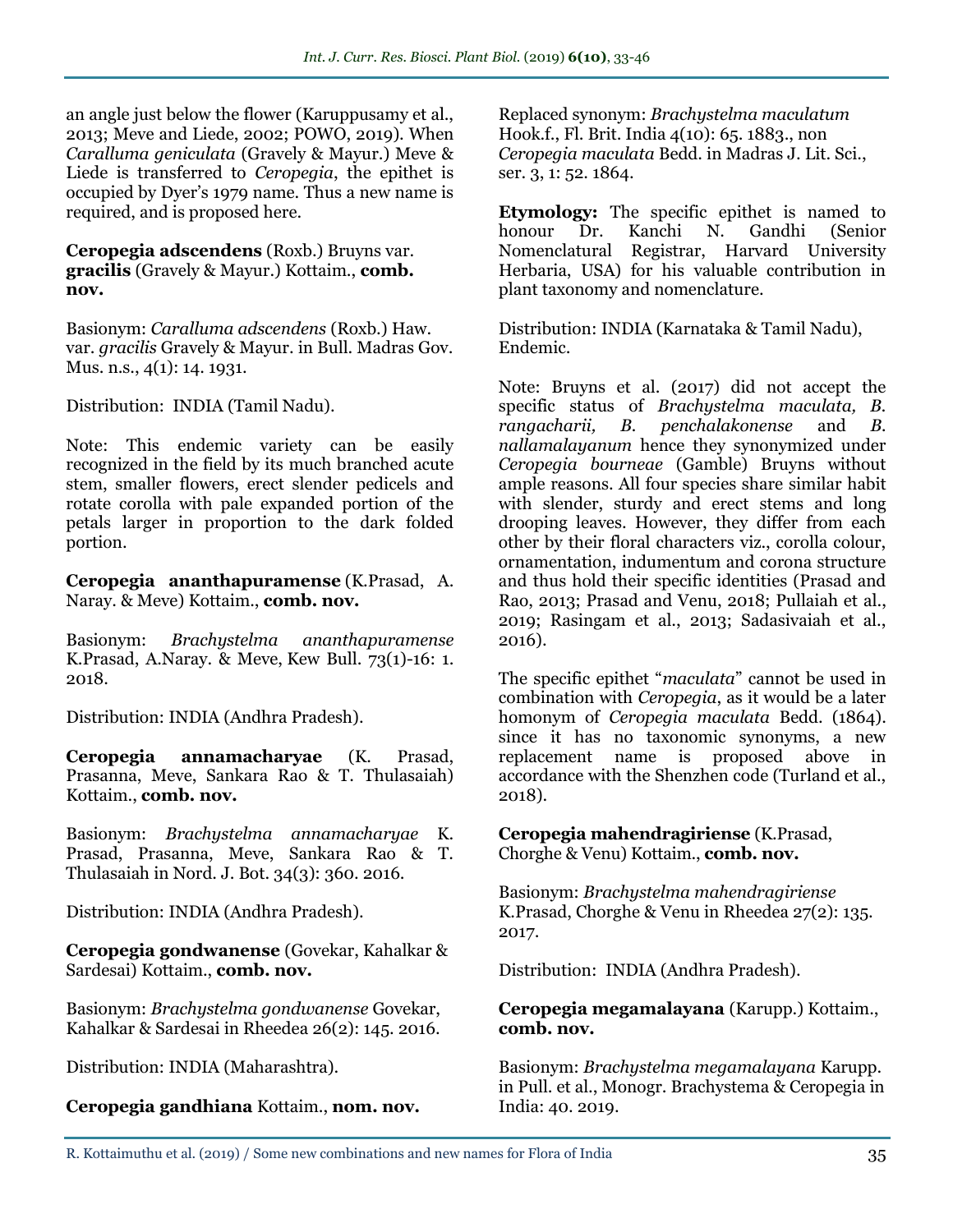Distribution: INDIA (Tamil Nadu).

**Ceropegia moorei** (Aditya) Kottaim., **comb. nov.**

Basionym: *Caralluma moorei* Aditya in Asklepios 110: 7. 2011.

Distribution: INDIA (Odisha).

Note: Bruyns et al. (2017) have erroneously merged this species under *Ceropegia stalagmifera*. But *Caralluma moorei* can be easily distinguished in the field by its two or three flowers in axils (vs solitary flowers in *C. stalagmifera*), bracts linear-subulate (vs. bracts triangular in *C. stalagmifera*) and corolla margin tipped with needle like hairs (vs. corolla margin tipped with stalagmiferous shaped hairs in *C. stalagmifera*). Moreover, Karuppusamy et al. (2013), Singh et al. (2015) and POWO (2019) maintained it as distinct species under the name *Caralluma moorei*, and the new combination is made here for those agree with this view.

**Ceropegia nallamalayanum** (K. Prasad & B. R. P. Rao) Kottaim., **comb. nov.** 

Basionym: *Brachystelma nallamalayanum* K. Prasad & B. R. P. Rao in J. Threat. Taxa  $5(14)$ : 4904. 2013.

Distribution: INDIA (Andhra Pradesh & Telengana).

**Ceropegia naorojii** (P.Tetali, D.K.Kulk., S. Tetali & M.-S.Kumbhojkar) Kottaim., **comb. nov.**

Basionym: *Brachystelma naorojii* P.Tetali, D.K.Kulk., S.Tetali & M.-S.Kumbhojkar in Rheedea 8(1): 75. 1998.

Distribution: INDIA (Maharashtra).

Note: Bruyns et al. (2017) treated this species as a heterotypic synonym of *Ceropegia malwanensis* (S.R. Yadav & N.P. Singh) Bruyns without any substantial reasons. However, most of the Indian workers treated it as an endemic species of Maharashtra (Almeida, 2001; Jagtap and Singh, 1999; Mishra and Singh, 2001; Pullaiah et al., 2019; Singh et al., 2015) and the new combination is made here for those agree with this view.

**Ceropegia nigidianum** (Raja Kullayisw., Sandhyar. & Pull.) Kottaim., **comb. nov.** 

Basionym: *Brachystelma nigidianum* Raja Kullayisw., Sandhyar. & Pull. in Kew Bull. 71(4)- 50: 5. 2016.

Distribution: INDIA (Andhra Pradesh).

**Ceropegia penchalakonense** (Rasingam, Chorghe, Meve, Sankara Rao & Prasanna) Kottaim., **comb. nov.**

Basionym: *Brachystelma penchalakonense* Rasingam, Chorghe, Meve,

Sankara Rao & Prasanna in Kew Bull. 68(4): 663. 2013.

Distribution: INDIA (Andhra Pradesh).

### **Ceropegia rangacharii** (Gamble) Kottaim., **comb. nov.**

Basionym: *Brachystelma rangacharii* Gamble in Bull. Misc. Inform. Kew 1922(3): 120. 1922.

Distribution: INDIA (Karnataka & Tamil Nadu), Endemic.

**Ceropegia sarkariae** (Lavranos & R.Frandsen) Bruyns var. **longipedicellata** (Aditya) Kottaim. **comb.nov.**

Basionym: *Caralluma sarkariae* Lavranos & R.Frandsen var. *longipedicellata* Aditya in Asklepios 110: 21. 2011.

Distribution: INDIA (Tamil Nadu), Endemic.

**Ceropegia seshachalamense** (K. Prasad & Prasanna) Kottaim., **comb. nov.**

Basionym: *Brachystelma seshachalamense* K.Prasad & Prasanna in Bangladesh J. Pl. Taxon. 23(1): 53. 2016.

Distribution: INDIA (Andhra Pradesh). **Ceropegia shrirangii** (Kambale, Gholave & Sardesai) Kottaim., **comb. nov.**

Basionym: *Brachystelma shrirangii* Kambale, Gholave & Sardesai in Rheedea 26(2): 145. 2016.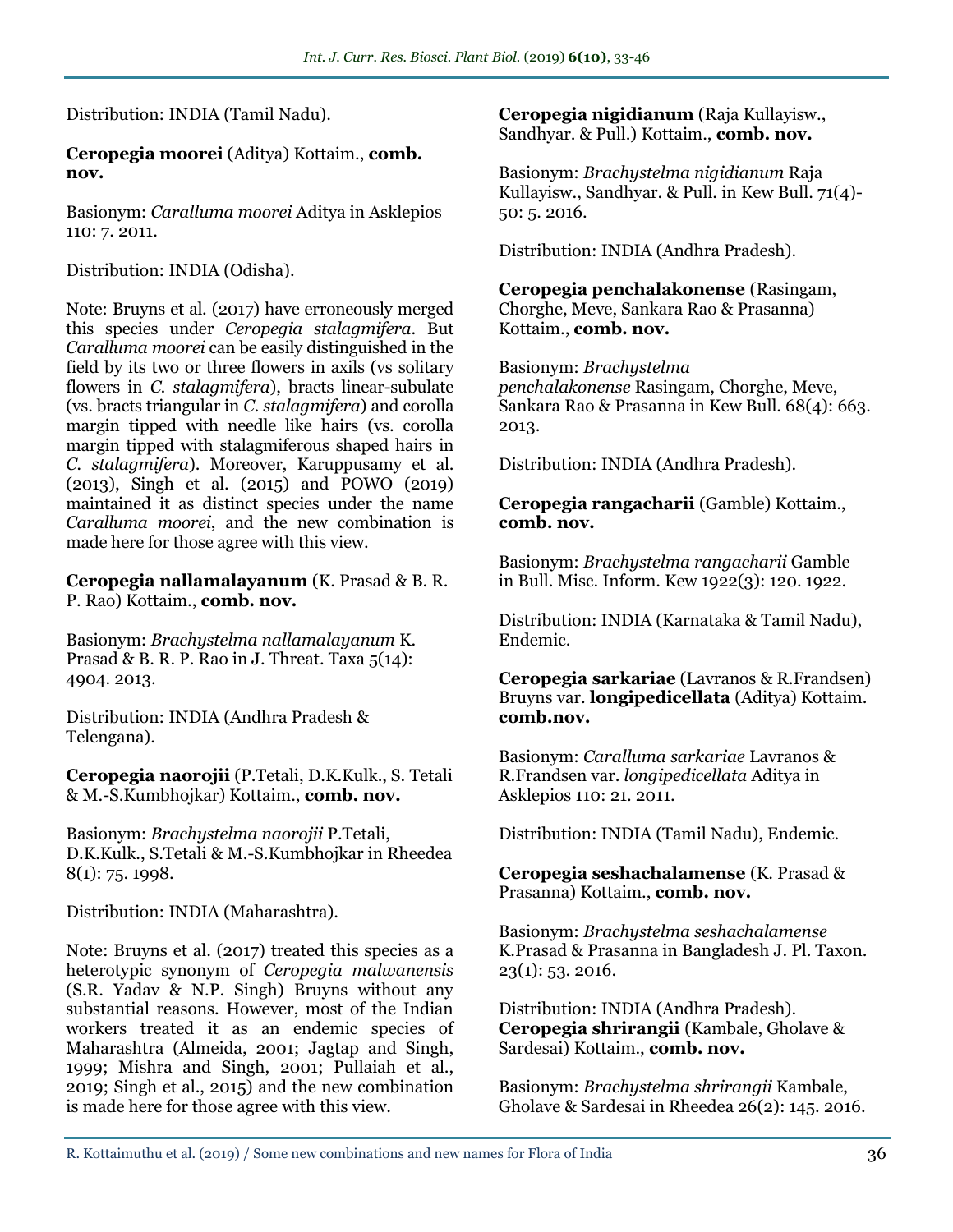#### Distribution: INDIA (Maharashtra).

#### **Ceropegia truncatocoronata** (Sedgw.) Kottaim. **comb. nov.**

Basionym: *Boucerosia truncatocoronata* Sedgw. in J. Indian Bot. 2: 125. 1921.

Distribution: INDIA (Karnataka, Maharashtra & Tamil Nadu), Endemic.

Note: Bruyns et al. (2017) have merged this species under *C. crenulata* (Wallich) Bruyns. However it is distinct in its bifid corona lobes reduced to a broadly truncate top with minute horns or teeth at each end.

**Ceropegia vemanae** (A.M.Reddy, M.V.S.Babu & K.Prasad) Kottaim., **comb. nov.**

Basionym: *Brachystelma vemanae* A.M.Reddy, M.V.S.Babu & K.Prasad in Nordic J. Bot. 36(10) e02067: 2. 2018.

Distribution: INDIA (Andhra Pradesh).

**Vincetoxicum balakrishnanii** (P.M.Salim & J.Mathew) Kottaim., **comb. nov.**

Basionym: *Tylophora balakrishnanii* P.M.Salim & J.Mathew in P.M. Salim et al., NeBIO 8(3): 2017.

Distribution: INDIA (Kerala).

Note: Recent molecular phylogenetic analysis (Liede-Schumann et al., 2012, 2016) supported the reduction of *Tylophora* under *Vincetoxicum* (Liede-Schumann and Meve 2018). However two recently described species viz., *Tylophora balakrishnanii* P.M.Salim & J.Mathew and *Tylophora neglecta* J.Mathew were never transferred hence, a necessary new combination is proposed here.

**Vincetoxicum neglectum** (J.Mathew) Kottaim., **comb. Nov** Basionym: *Tylophora neglecta* J.Mathew in P.M. Salim et al., NeBIO 8(3): 132. 2019.

Distribution: INDIA (Kerala).

Note: Recently, Liede-Schumann and Meve (2018)

proposed a broader circumscription of *Vincetoxicum* [*sensu lato*] based on molecular phylogenetic analysis (Liede-Schumann et al., 2012, 2016). The new combination under *Vincetoxicum* is therefore required.

#### **ASPARAGACEAE**

**Asparagus biradarii** (Kamble) Kottaim., **comb. nov.**

Basionym: *Protasparagus biradarii* Kamble in J. Econ. Taxon. Bot. 17(1): 197. 1993.

Distribution: INDIA (Odisha).

Note: This species was not included in Endemic Vascular Plants of India (Singh et al., 2015). Moreover, POWO (2019) treated as an unplaced name.

#### **ASTERACEAE**

#### **Lactuca bandyopadhyana** Kottaim., **nom. nov.**

Replaced synonym: *Lactuca pygmaea* Bhellum in Current Life Sci. 1: 2. 2015, nom. illeg., non *Lactuca pygmaea* Zoll. & Moritzi in Natuur-Geneesk. Arch. Ned.-Indië 2: 565. 1845.

**Etymology:** The specific epithet is named to honour Dr. Subir Bandyopadhyay, distinguished legume expert, Botanical Survey of India for his remarkable contribution to Indian plant taxonomy.

Distribution: INDIA (Jammu & Kashmir).

Note: A replacement name is required as the name *Lactuca pygmaea* has already been used by Zollinger and Moritzi (1845).

**Monosis kannikattiensis** (Rajakumar, Selvak., S.Murug. & Chellap.) Kottaim., **comb. nov.** Basionym: *Vernonia kannikattiensis* Rajakumar, Selvak., S.Murug. & Chellap. in Indian J. Forest. 38(3): 269. 2015.

Distribution: INDIA (Tamil Nadu).

Note: Recent molecular and phylogenetic studies supported the polyphyletic nature of *Vernonia*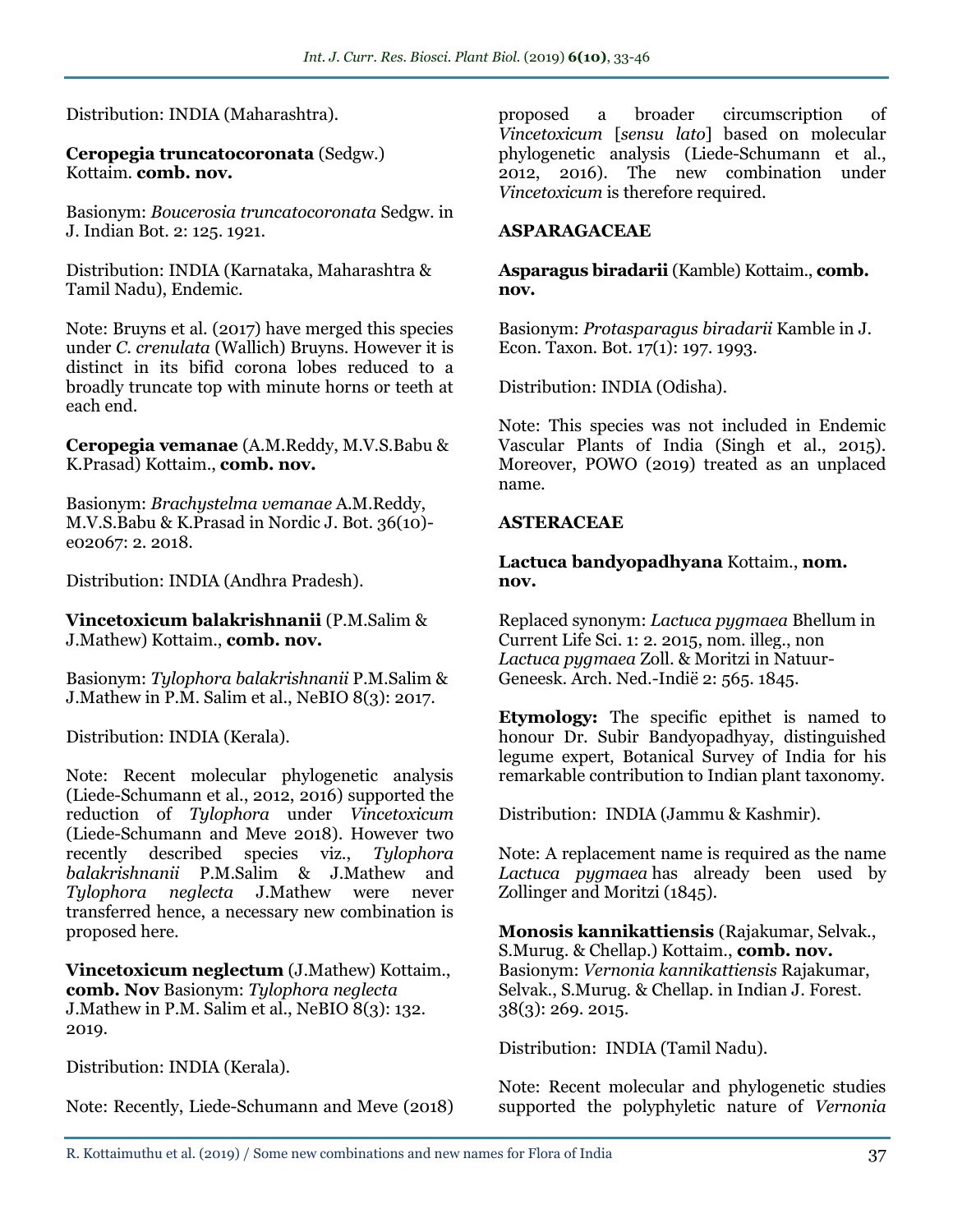Schreb. sensu lato (Keeley et al. 2007; Keeley and Robinson 2009; Loeuille et al. 2015). A few workers in India transferred the known species of *Vernonia* to the respective segregated genera (Kumar, 2014; Kottaimuthu, 2015; Punekar and Vasudeva Rao, 2006; Rasiya Beegam and Sibi, 2012). The newly described *Vernonia kannikattiensis* (Rajakumar et al., 2015) falls within the circumscription of *Monosis*. Hence the necessary new combination is presented above.

### **CYPERACEAE**

**Carex khasiana** (Jana & V.S.Kumar) Kottaim., **comb. nov.** 

Basionym: *Kobresia khasiana* Jana & V.S.Kumar in J. Jap. Bot. 92(2): 94. 2017.

Distribution: INDIA (Assam).

Note: This combination is needed to reflect the current inclusion of *Kobresia* in *Carex* (GCG, 2015).

**Cyperus melanospermus** (Nees) Valck. var. **gudaluriensis** (Wad.Khan & R. D. Taur) Kottaim., **comb. nov.**

Basionym: *Kyllinga melanosperma* Nees var. *gudaluriensis* Wad.Khan & R.D.Taur in Wad.Khan, Cyperaceae W. Ghats, W. Coast & Maharashtra: 269. 2014.

Distribution: INDIA (Tamil Nadu).

Note: According to the recent generic concept of *Cyperus* (Larridon et al., 2013, 2014), *Kyllinga melanosperma* var. *gudaluriensis* should be transferred to *Cyperus* and hence a new combination is made here.

**Cyperus pluristamineus** (Govind. & Ramani) Kottaim., **comb. nov.**

Basionym: *Kyllinga pluristaminea* Govind. & Ramani in J. Econ. Taxon. Bot. 18(2): 336. 1994.

Distribution: INDIA (Tamil Nadu).

Note: This combination is needed to reflect the current inclusion of *Kyllinga* in *Cyperus* (Larridon et al., 2013, 2014).

**Cyperus pseudoalatus** (Wad.Khan & R.D.Taur) Kottaim., **comb. nov.**

Basionym: *Kyllinga pseudoalata* Wad.Khan & R.D.Taur in Wad.Khan, Cyperaceae W. Ghats, W. Coast & Maharashtra: 274. 2014.

Distribution: INDIA (Tamil Nadu).

Note: This combination is needed to reflect the current inclusion of *Kyllinga* in *Cyperus* (Larridon et al., 2013 & 2014).

### **CLEOMACEAE**

**Corynandra chelidonii** (L.f.) Cochrane & Iltis var. **pallae** (C.S.Reddy & V.S.Raju) Kottaim., **comb. nov.**

Basionym: *Cleome chelidonii* L.f. var. *pallae* C.S. Reddy & V.S.Raju in J. Econ. Taxon. Bot. 25(1): 217. 2001.

Distribution: INDIA (Andhra Pradesh).

Note: As per the recent generic concept of Cleomaceae (Cochrane and Iltis, 2014), *C. chelidonii* var. *pallae* should be transferred to *Corynandra* and consequently a new combination is made here.

### **FABACEAE**

**Grona saulierei** (Schindl.) Kottaim., **comb. et stat. nov.**

Basionym: *Nicolsonia barbata* (L.) DC. var. var. *saulierei* Schindl., Repert. Spec. Nov. Regni Veg. 23: 359. 1927.

Distribution: INDIA (Tamil Nadu), Endemic.

Note: During the studies of legumes of Dindigul District for the Ph.D. dissertation of the first author, he has located a small population of *Desmodium barbatum* (L.) Benth. subsp. *saulieri* (Schindl.) H. Ohashi in Sottimalai, Palani Hills. Critical studies with protologues and type specimens of infraspecific categories of *Desmodium barbatum*, it was found that the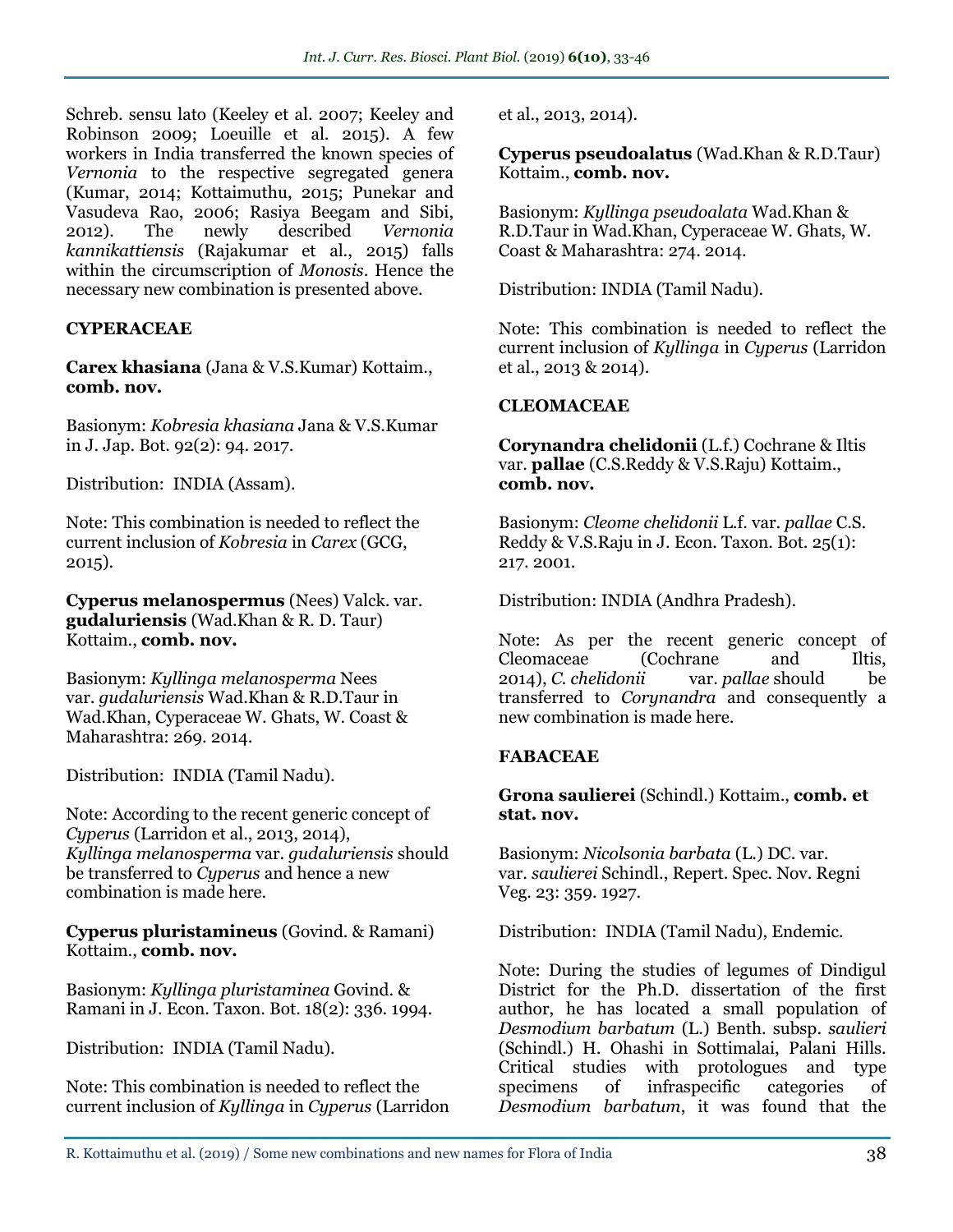variety *saulierei* Schindl. warrant acceptance as distinct species. Hence, it is raised to species status. As per the recent generic concept of Desmodieae (Ohashi and Ohashi, 2018) a new combination is made here.

#### **Indigofera trifoliata** L. var. **prostrata** (Willd.) Kottaim., **comb. et. stat. nov.**

Basionym: *Indigofera prostrata* Willd., Sp. Pl. 3: 1226. 1802.

Distribution: INDIA (Andhra Pradesh, Goa, Gujarat, Himachal Pradesh, Karnataka, Kerala, Madhya Pradesh, Maharashtra, Orissa and Tamil Nadu) and BANGLADESH (Mostaph & Uddin, 2013).

Note: Matthew (1983, 1999), Sanjappa (1995) and Chauhan and Pandey (2015) who in turn had followed Gamble (1919) in treating this taxon at a specific status. De Kort and Thijsse (1984) treated it as a synonym under *Indigofera trifoliata* L. The present studies at MH, RHT, and ATREE in addition to field observations, indicate that it is very difficult to segregate *Indigofera prostrata* from *I. trifoliata*. However, the former is quite distinct for its torulose pods and bilateral seeds with coarsely reticulate surface where as *I*. *trifoliata* has non-torulose pods and cylindrical seeds with fossulate surface. Therefore, *Indigofera prostrata* Willd. is reduced here as a variety under *Indigofera trifoliata* L.

**Solori scandens** (Roxb.) Sirich. & Adema var. **saharanpurensis** (Thoth.) Kottaim., **comb.nov.** 

Basionym: *Derris timorensis* (DC.) Pittier var. *saharanpurensis* Thoth. in Bull. Bot. Surv. India 105. 1972.

Distribution: INDIA (Uttar Pradesh), Endemic (Khanna, 2001; Singh et al., 2015). Note: This varietal combination is needed to reflect the current inclusion of *Derris scandens* in *Solori*  (Sirichamorn *et al.*, 2014).

### **HYPOXIDACEAE**

Note: Traditionally the genus *Molineria* is distinguished from its allied genus *Curculigo* by having comparatively a smaller and unbeaked seed without an extended end in the funicle and striate testa ornamentation. Since morphologically both the genus are similar, Christenhusz & Byng (2018) have merged the former under latter. Hence, the following two new combinations are needed to reflect the current inclusion of *Molineria* in *Curculigo*.

**Curculigo garoense** (D.K.Roy & D.Vijayan) Kottaim., **comb. nov.**

Basionym: *Molineria garoense* D.K.Roy & D.Vijayan in Pleione 10(2): 366. 2016.

Distribution: INDIA (Meghalaya).

**Curculigo prainiana** (Deb) Bennet & Raizada var. **josephii** (D. K. Roy, D. Verma & Talukdar) Kottaim., **comb. nov.**

Basionym: *Molineria prainiana* Deb var. *josephii* D. K. Roy, D. Verma & Talukdar in J. Jap. Bot. 90(1): 61. 2015.

Distribution: INDIA (Arunachal Pradesh).

### **LAMIACEAE**

**Platostoma menthoides** (L.) A. J. Paton var. **longiracemosum** (Ramam. & Sebastine) Kottaim., **comb. nov.**

Basionym: *Geniosporum prostratum* (L.) Benth. var. *longiracemosum* Ramam. & Sebastine in Bull. Bot. Surv. India 6: 325. 1964.

Distribution: INDIA (Tamil Nadu), Endemic.

Note: Paton (1997) while revising the genus *Platostoma*, he transferred *Geniosporum menthoides* to *Platostoma* as *P. menthoides* but overlooked the variety endemic to Tamil Nadu<br>viz., Geniosporum prostratum var. viz., *Geniosporum prostratum* var. *longiracemosum* Ramam. & Sebastine. This endemic variety differs from the typical variety by its bracts deltoid, membranous, transparent at margins (bracts cordate, not membranous, not transparent, at margins in var. *menthoides*) and lateral calyx-teeth lanceolate, awned (lateral calyx-teeth neither lanceolate nor awned in var. *menthoides*).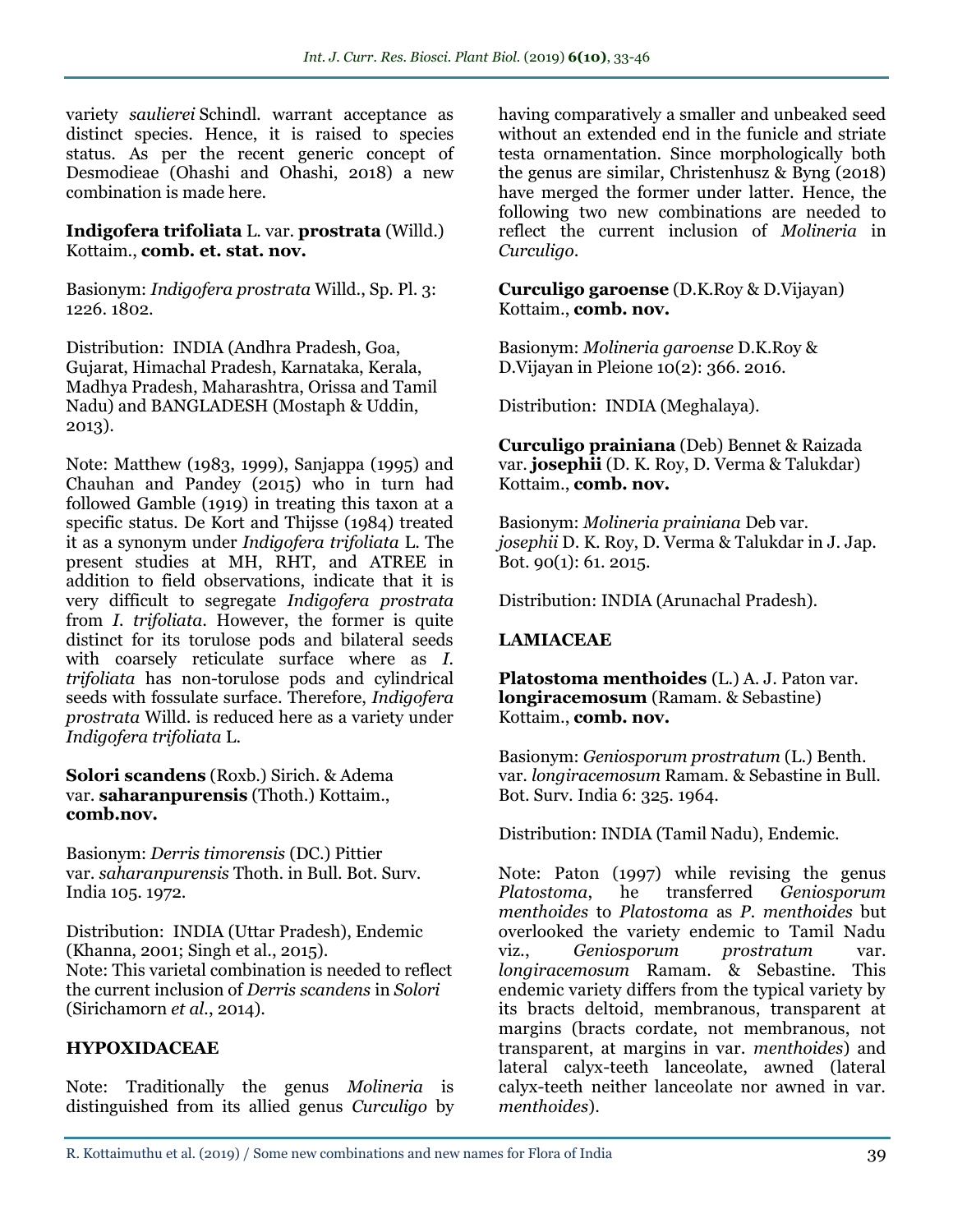### **LAURACEAE**

#### **Machilus macrantha** Nees var. **brevifolia**  (M.Gangop.) Kottaim., **comb. nov.**

Basionym: *Persea macrantha* (Nees) Kosterm. var. *brevifolia* M. Gangop. in Bangladesh J. Plant Taxon. 16(2): 144. 2009.

Distribution: INDIA (Tamil Nadu).

Note: The genus *Machilus* was often treated as a synonym of *Persea* Miller, but recent molecular evidence supports that *Machilus* should be treated as a distinct genus (Rohwer et al., 2009, Li et al., 2011). Hence, a new varietal combination is proposed under *Machilus*.

#### **LORANTHACEAE**

#### **Macrosolen pseudopsilantha** (Rajasek.) Kottaim., **comb. nov.**

Basionym: *Elytranthe pseudopsilantha* Rajasek. in J. Swamy Bot. Club 3(1-2): 15. 1986.

Distribution: INDIA (Kerala & Tamil Nadu), Endemic.

Note: *E. pseudopsilantha* was described by Rajasekaran (1986) based on the collections made from Munnar and High Wavy mountain in Tamil Nadu. On critical studies from the protologue, this new species falls within the circumscription of *Macrosolen* (Inflorescence capitulum, subsessile, peduncles substended by 3-4 whorls of bracts; corolla lobes 6, reflexed and coiled), and hence the new combination is provided. In the protologue, it is erroneously compared with *E. psilantha* but it is found to be allied to *Macrosolen parasiticus*.

#### **ORCHIDACEAE**

**Bulbophyllum indicum** (C.S.Kumar & Garay) Kottaim., **comb. nov.**

Basionym: *Rhytionanthos indicus* C. S. Kumar & Garay, Proc. 20th World Orchid Conf.: 114. 2013.

Distribution: INDIA (Kerala & Tamil Nadu), Endemic.

Note: This combination is needed to reflect the current inclusion of *Rhytionanthos* in *Bulbophyllum* (Pridgeon et al., 2014; Vermeulen et al., 2014, 2015).

#### **Crepedium crenulatum** (Ridl.) Kottaim., **comb. nov.**

Basionym: *Microstylis crenulata* Ridl. in J. Linn. Soc., Bot. 24: 346. 1888.

Distribution:—INDIA (Tamil Nadu).

Note: On critical studies from the protologue and recent collection from Nilgiri, it is found that the species falls within the circumscription of *Crepedium* (Pankaj Kumar, pers. comm.) and hence the new combination is provided.

**Dendrolirium ferrugineum** (Lindl.) A.N.Rao var. **assamicum** (Gogoi, Das & Yonzone) Kottaim., **comb. nov.**

Basionym: *Eria ferruginea* Lindl. var. *assamica* Gogoi, Das & R.Yonzone in McAllen Int. Orchid Soc. J. 15(2): 5. 2014.

Distribution: INDIA (Assam).

Note: This combination is needed to reflect the current inclusion of *Eria ferruginea* in *Dendrolirium* (Sirichamorn et al., 2014).

#### **Porpax nana** (A.Rich.) Schuit., Y.P.Ng & H.A.Pedersen var. **brevilinguis** (Joseph & Chandras.) Kottaim., **comb. nov.**

Basionym: *Eria muscicola* (Lindl.) Lindl. var. *brevilinguis* Joseph & Chandras. in Bull. Bot. Surv. India 15: 267. 1973.

Distribution: INDIA (Kerala & Tamil Nadu), Endemic.

Note: The circumscription of this variety has been a matter of dispute among the orchidologists. Joseph and Chandrasekaran (1973) described this variety based on the specimens collected from the western slopes of Agasthyamalai, Kerala. This was accepted as a variety of *Eria muscicola* by Karthikeyan et al. (1989) and Pandey and Dwarakan (1995). However, Kumar and Manilal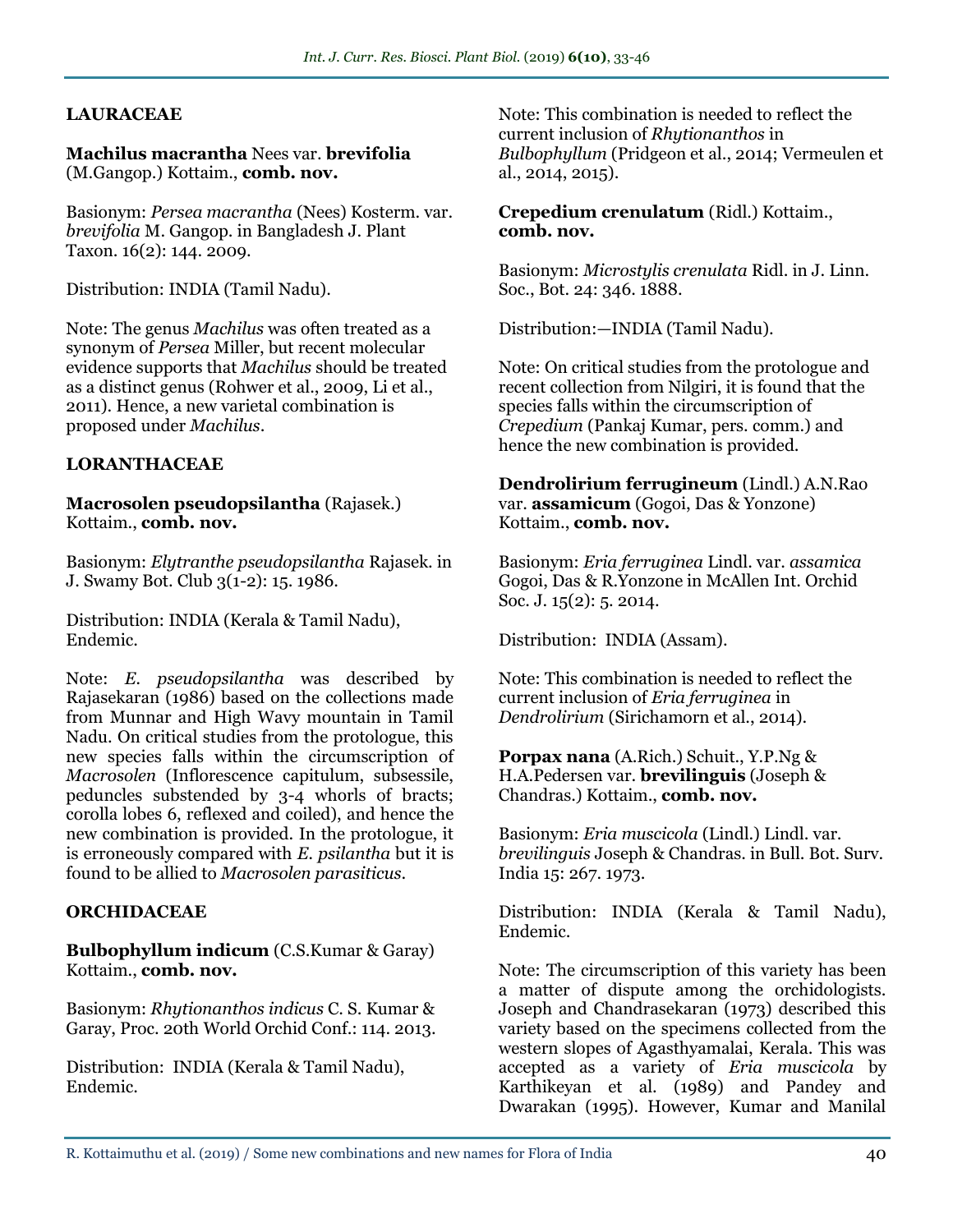(2006) considered it as a synonym of *Eria nana*, while Agrawala and Chowdhery (2009) treated it as a variety of *Eria nana*. Bajracharya and Shrestha (2009) elevated this variety as a species. Since the diagnostic characters are distinct and constant, liberty being taken here to treat it as a variety under *P. nana*.

### **POACEAE**

**Yushania longispiculatus** (R.B.Majumdar) Kottaim., **comb. nov.** 

Basionym: *Chimonocalamus longispiculatus* R.B.Majumdar in S. Karthikeyan et al., Fl. Ind. Enumerat. - Monocot.: 276. 1989.

Distribution: INDIA (Arunachal Pradesh).

Note: This combination is needed to reflect the current inclusion of *Chimonocalamus* in *Yushania* (Borthakur and Sharma, 2018).

### **RUBIACEAE**

**Catunaregam brandisii** (Gamble) Kottaim., **comb. nov.**

Basionym: *Randia brandisii* Gamble, Fl. Pres. Madras: 416. 1921.

Distribution: INDIA (Andhra Pradesh, Karnataka, Kerala, Mahrashtra & Tamil Nadu).

Note: Tirvengadum (1978) incorrectly merged *Randia brandisii* under *Catunaregam spinosa.*  Till now, many taxonomists in India (Sasidharan, 2013) and Kew (Govaerts, 2003; Govaerts et al., 2011; POWO, 2019; Ruhsam, 2005) agree with the views of Tirvengadam. However, as indicated by Matthew (1991, 1999) and Pallithanam (2001), *Randia brandisii* and *R. dumetorum* (=*C. spinosa*) are quite distinct species.

### **SOLANACEAE**

**Solanum violaceum** Ortega var. **multiflorum** (Roth) Kottaim., **comb. nov.**

Basionym: *Solanum multiflorum* Roth, Syst. Veg., ed. 15 bis 4: 669. 1819.

Distribution: INDIA (Karnataka, Kerala & Tamil Nadu), Endemic.

Note: It is not easy to find good characters to separate *S. multiflorum* from *S. violaceum*. Hence it is reduced as a variety of *S. violaceum*. The only distinguishing character between the two taxa is plant height and number of flowers in an inflorescence. Plants  $\langle 3 \rangle$  m tall and flowers  $\langle 25 \rangle$ per inflorescence in var. *violaceum,* where as plants > 4 m tall and flowers > 50 per inflorescence in var. *multiflorum*.

### **SCROPHULARIACEAE**

#### **Veronica gandhii** Kottaim., **nom.nov.**

Replaced synonym: *Veronica biloba* var. *minima* N.C.Nair 5: 327. 1963, *nom.illeg*., non *Veronica biloba* var. *minima* K.Koch Linnaea 17(3): 288. 1843. *Veronica minima* Chandra Sek. & S.K. Srivast., Fl. Pin Valley Natl. Park 180. 2009, nom. illeg., non *Veronica minima* (K.Koch) K.Koch, Linnaea 22(6): 700. 1849.

**Etymology**: The specific epithet is named to honour Dr. Kanchi N. Gandhi (Senior Nomenclatural Registrar, Harvard University Herbaria, USA) for his valuable contribution in plant taxonomy and nomenclature.

Distribution: INDIA (Himachal Pradesh), Endemic.

Note: This distinct entity was originally described as a variety under *V. biloba*. Later, Chandra Sekar and Srivastava (2009) elevated this variety in to species status. Unfortunately, the name *V. minima*  had been previously used by Koch in 1843, thus *Veronica minima* Chandra Sek. & S.K.Srivast. is a later homonym of *Veronica minima* (K.Koch) K.Koch and therefore illegitimate. Hence, a new replacement name is proposed above in accordance with the Shenzhen code (Turland et al., 2018). Interestingly, Agnihotri et al. (2014) while compiling the genus Veronica for India, they neither include nor comment on the status of the taxa.

### **VIOLACEAE**

**Afrohybanthus vatsavayae** (C.S.Reddy) Kottaim., **comb. nov.**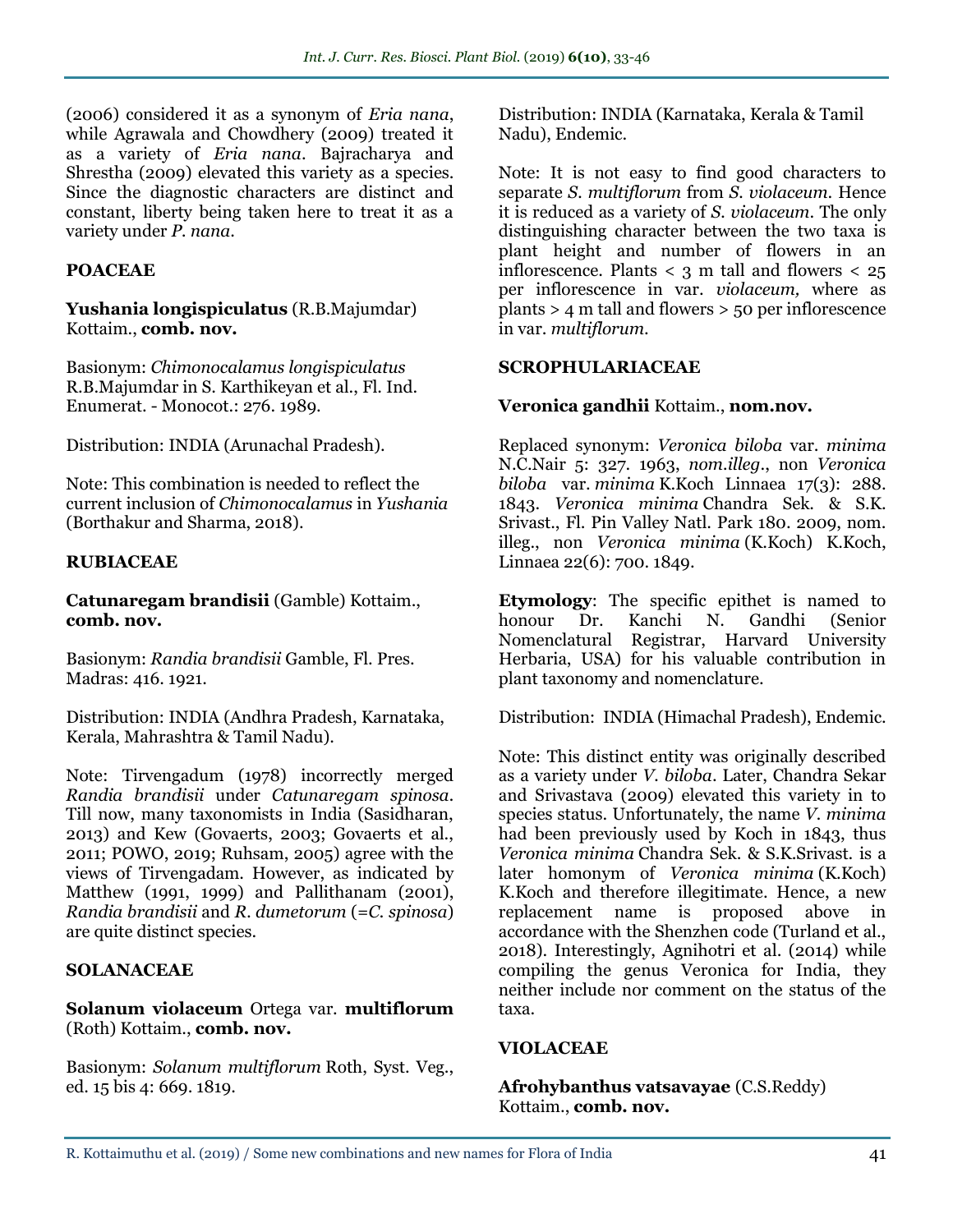Basionym: *Hybanthus vatsavayae* C.S.Reddy in J. Econ. Taxon. Bot. 25(1): 219. 2001.

Distribution: INDIA (Andhra Pradesh).

Note: Recent molecular phylogenetic studies on Violaceae proved that *Hybanthus* is polyphyletic, with species in nine morphologically and biogeographically distinct clades (Wahlert et al., 2014). Hence, Flicker and Harvey (2015) erected a new genus *Afrohybanthus* that can be easily distinguished from *Hybanthus sensu stricto* by having solitary flowers, strongly zygomorphic corollas with a well differentiated bottom petal, filaments basally connate into a short "collar" with free portions to the filaments and two staminal glands. While scrutinizing the protologue of *Hybanthus vatsavayae* we found that this species falls within the circumscription of *Afrohybanthus*, and hence the new combination is provided.

### **Acknowledgement**

Authors are thankful to 'retd' Dr. G.V.S. Murthy, Scientist 'G', Botanical Survey of India, Southern Regional Centre for granting permission to consult the herbarium and library. The authors (RK & MJ) thankfully acknowledge the MHRD-RUSA 2.0 [F.24/51/2014-U, Policy (TNMulti-Gen), Dept. of Edn. Govt. of India] for the financial supports and infrastructure facilities. We are thankful to Dr. S. Liede-Schumann, University of Bayreuth, Germany for literature and Dr. Pankaj Kumar, Kadoorie Farm and Botanic Garden, Hong Kong for help in identification.

### **Conflict of interest statement**

Authors declare that they have no conflict of interest.

### **References**

- Aditya, S., 2011. *Caralluma moorei* Aditya *sp. nova*. A new species from East Coastal India. Asklepios. 110, 3–10.
- Aditya, S., 2011. *Caralluma sarkariae* var. *longipedicellata* var. *nova*. A new *Caralluma* variety from Peninsular India. Asklepios. 110. 18–24.
- Agnihotri, P., Dixit V., Husain, T., 2014. Conspectus of the genus *Veronica* Linnaeus (Plantaginaceae) in India. Pleione*.* 8(1), 9–16.
- Agrawala, D. K., Chowdhery, H. J., 2009. On the taxonomy of some Indian species of *Eria* (Orchidaceae). J. Orchid Soc. India. 23, 63–69.
- Albers, F., Meve, U., 2002. Illustrated Handbook of Succulent Plants: Asclepiadaceae. Springer, New York.
- Almeida, M. R., 2001. Flora of Maharashtra. Vol. 3. Rubiaceae to Martyniaceae. Blatter Herbarium, Mumbai.
- Bajracharya, D.M., Shrestha, K.K., 2009. Notes on *Eria muscicola* (Lindley) Lindley (Orchidaceae) and its allied novelties. Pleione.  $3(2)$ ,  $163-166$ .
- Beddome, R. H., 1864. Contributions to the botany of Southern India. Madras J. Lit. Sci. Ser. III 1, 37–59.
- Bhellum B. L., 2015. *Lactuca pygmaea* (Asteraceae, Cichorieae) - a new species from India. Curr Life Sci. 1(1): 1–5.
- Borthakur, S. K., Sharma, T. P., 2018. Bamboos of North-East India. EBH Publishers, India.
- Bruyns, P. V., Klak, C., Hanáček, P., 2014. Evolution of the stapeliads (Apocynaceae-Asclepiadoideae)–repeated major radiation across Africa in an Old World group. Mol. Phylogenet. Evol. 77, 251–263.
- Bruyns, P. V., Klak, C., Hanáček, P., 2015. Recent radiation of *Brachystelma* and *Ceropegia* (Apocynaceae) across the Old World against a background of climatic change. Mol. Phylogenet. Evol. 90, 49–66.
- Bruyns, P. V., Klak, C., Hanáček, P., 2018a. Corrigendum to "A revised, phylogeneticallybased concept of *Ceropegia* (Apocynaceae)" [S. Afr. J. Bot. 112 (2017) 399–436]. South African J. Bot. 116, 140–141.
- Bruyns, P. V., Klak, C., Hanáček, P., 2018b. An account of *Ceropegia* sect. *Chamaesiphon*  (Apocynaceae) in Moçambique with new records and two new species. Phytotaxa*.*  364(2), 111-135.
- Chandra Sekar, S., Srivastava, S. K., 2014. Flora of the Pin valley National park, Himachal Pradesh. Botanical Survey of India.
- Christenhusz, M. J. M., Byng, J. W., 2018. Hypoxidaceae. In: Christenhusz, M. J. M., Fay,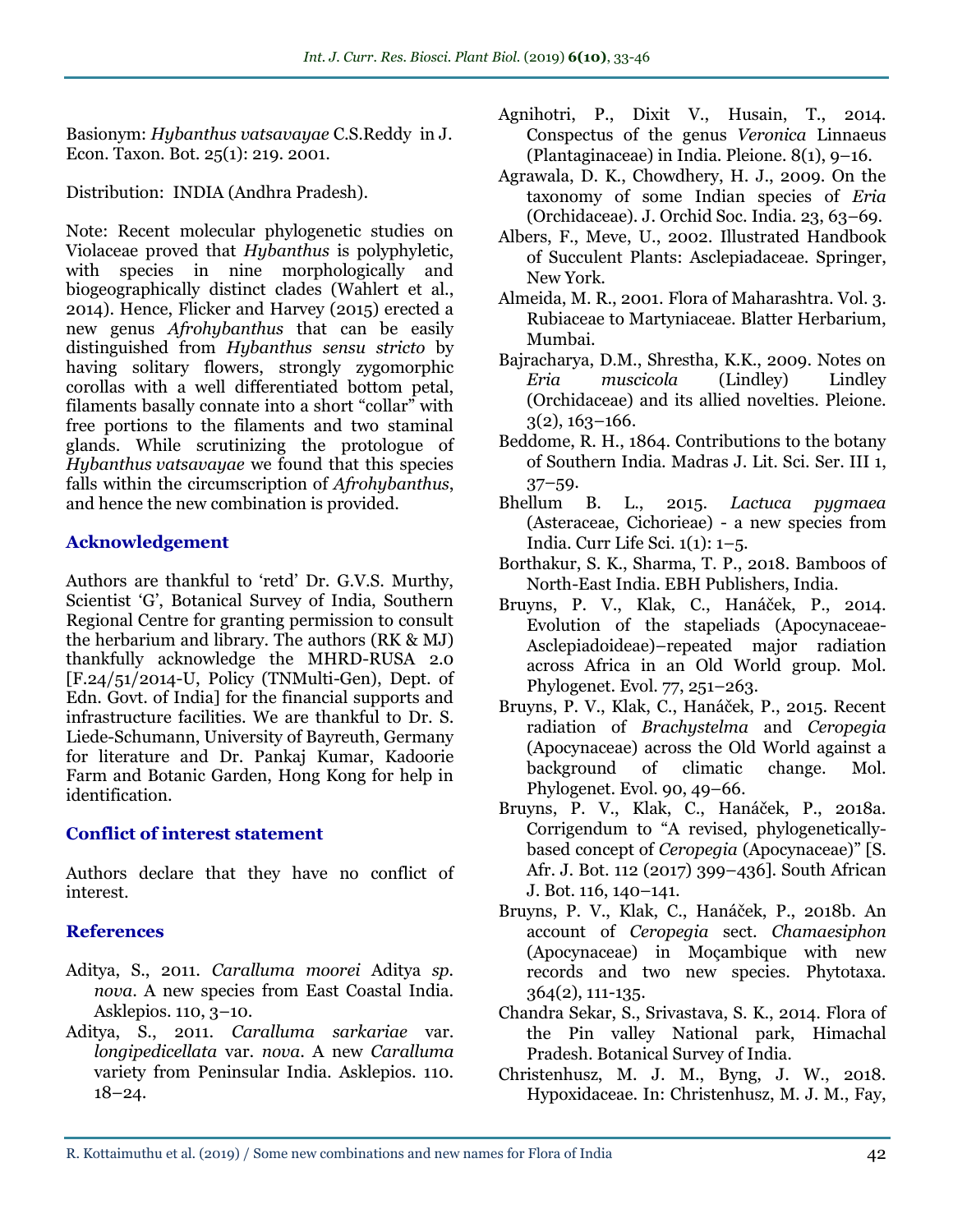M. F., Byng, J. W., (Eds.). The Global Flora: A practical flora to vascular plant species of the world. Plant Gateway Ltd. 4, 1–155.

- Cochrane, T. S., Iltis, H. H., 2014. Studies in the Cleomaceae VII: Five new combinations in *Corynandra*, an earlier name for *Arivela*. Novon. 23, 21–26.
- Cramer, L. H., 1996. Notes on Sri Lankan Acanthaceae. Kew Bull. 51, 553–556.
- Dyer, R. A., 1979. Notes on African plants: Asclepiadaceae. Bothalia 12(4), 629–631.
- Endress, M. E., Meve, U., Middleton, D. J., Liede-Schumann, S., 2018. Apocynaceae. In: Kadereit, J. W., Bittrich, V. (Eds.), The Families and Genera of Vascular Plants. XV. Flowering Plants Eudicots Apiales, Gentianales (except Rubiaceae). Springer, Berlin.
- Flicker, B. J., Ballard, H. E. Jr., 2015. *Afrohybanthus* (Violaceae), a new genus for a distinctive and widely distributed Old World hybanthoid lineage. Phytotaxa. 230 (1), 39–53.
- Gandhi, R., 1999. Carallumas of the Indian Subcontinent. Indian Society of Cacti & Succulents, New Delhi.
- Gangopadhyay, M., 2009. Nine New taxa and a new combination in Lauraceae from India and Myanmar. Bangl. J. Plant Taxon. 16(2), 141– 149.
- GCG (Global Carex Group), 2015. Making *Carex*  monophyletic (Cyperaceae, tribe Cariceae): a new broader circumscription. Bot. J. Linn. Soc. 179, 1–42.
- Gilbert, M.G., 1990. A review of *Caralluma* R. Br. and its segregates. Bradleya. 8, 1–32.
- Gogoi, K., Das, R., Yonzone, R., 2014. *Eria ferruginea* Lindl var. *assamica* (Orchidaceae): A new variety from Assam, North East India. McAllen Int. Orchid Soc. J. 15(2), 2–11.
- Govaerts, R., 2003. World Checklist of Selected Plant Families Database in ACCESS: 1-216203. The Board of Trustees of the Royal Botanic Gardens, Kew.
- Govaerts, R., Andersson, L., Robbrecht, E., Bridson, D., Davis, A., Schanzer, I., Sonke, B., 2011. World checklist of Rubiaceae. Royal Botanic Gardens, Kew.
- Gravely, F. H., Mayurnathan, P. V., 1931. The Indian species of genus *Caralluma*  (Asclepiadaceae ). Bull. Madras Gov. Mus.

(n.s.) Nat. Hist. 4, 1–28.

- Jagtap, A. P., Singh, N. P., 1999. Asclepiadaceae & Periplocaceae. Fasc. Fl. India. Fas. 21. Botanical Survey of India, Kolkatta.
- Joseph, J., Chandrasekaran, V., 1973. *Eria muscicola* (Lindl.) Lindl. var. *brevilinguis* – A new variety of orchid from Agastyamalai, South India. Bull. Bot. Surv. India*.* 15, 267–269.
- Kamble, S. Y., 1993. On a new species of *Protasparagus* from Orissa, India. J. Econ. Taxon. Bot. 17(1), 195–197.
- Karthikeyan, S., 2018. Flowering plants (Angiosperms) of India-An analysis. J. Econ. Taxon. Bot. 41(1-2), 5–23.
- Karthikeyan, S., Jain, S. K., Nayar, M. P., Sanjappa, M., 1989. Florae Indicae Enumeratio: Monocotyledonae. Botanical Survey of India, Calcutta.
- Karthikeyan, S., Sanjappa, M., Moorthy, S., 2009. Flowering plants of India Dicotyledons, Vol. 1, Acanthaceae - Avicenniaceae. Botanical Survey of India, Kolkata.
- Karuppusamy, S., 2019. *Brachystelma megamalayana*. In: Pullaiah, T., Karuppusamy, S., Rama Murthy, K. S., (Eds.), Monograph on *Brachystelma* and *Ceropegia* in India. CRC Press, Taylor & Francis Group, Boca Raton.
- Karuppusamy, S., Ugraiah, A., Pullaiah, T., 2013. *Carallama* (*Sensu lato*) in India: Antiobesity Plants*.* Regency Publications, New Delhi.
- Keeley, S. C., Robinson, H., 2009. Vernonieae. In: Funk, V. A., Susana, A., Stuessy, T. F., Bayer, R. J. (Eds), Systematics, Evolution, and Biogeography of Compositae. International Association for Plant Taxonomy (IAPT), Vienna, Austria, pp. 439–469.
- Keeley, S. C., Forsman, Z. H., Chan, R., 2007. A phylogeny of the "evil tribe" (Vernonieae: Compositae) reveals Old/New World long distance dispersal: Support from separate and combined congruent datasets (trnL-F, ndhF, ITS). Mol. Phylogenet. Evol. 44, 89–103.
- Khanna, K. K., 2001. Endemic plants of Uttar Pradesh (Angiosperms). Phytotaxonomy. 1, 71– 75.
- Kottaimuthu, R., 2015. Three new combinations in *Acilepis* D.Don (Asteraceae) from India. Telopea. 18, 375–377.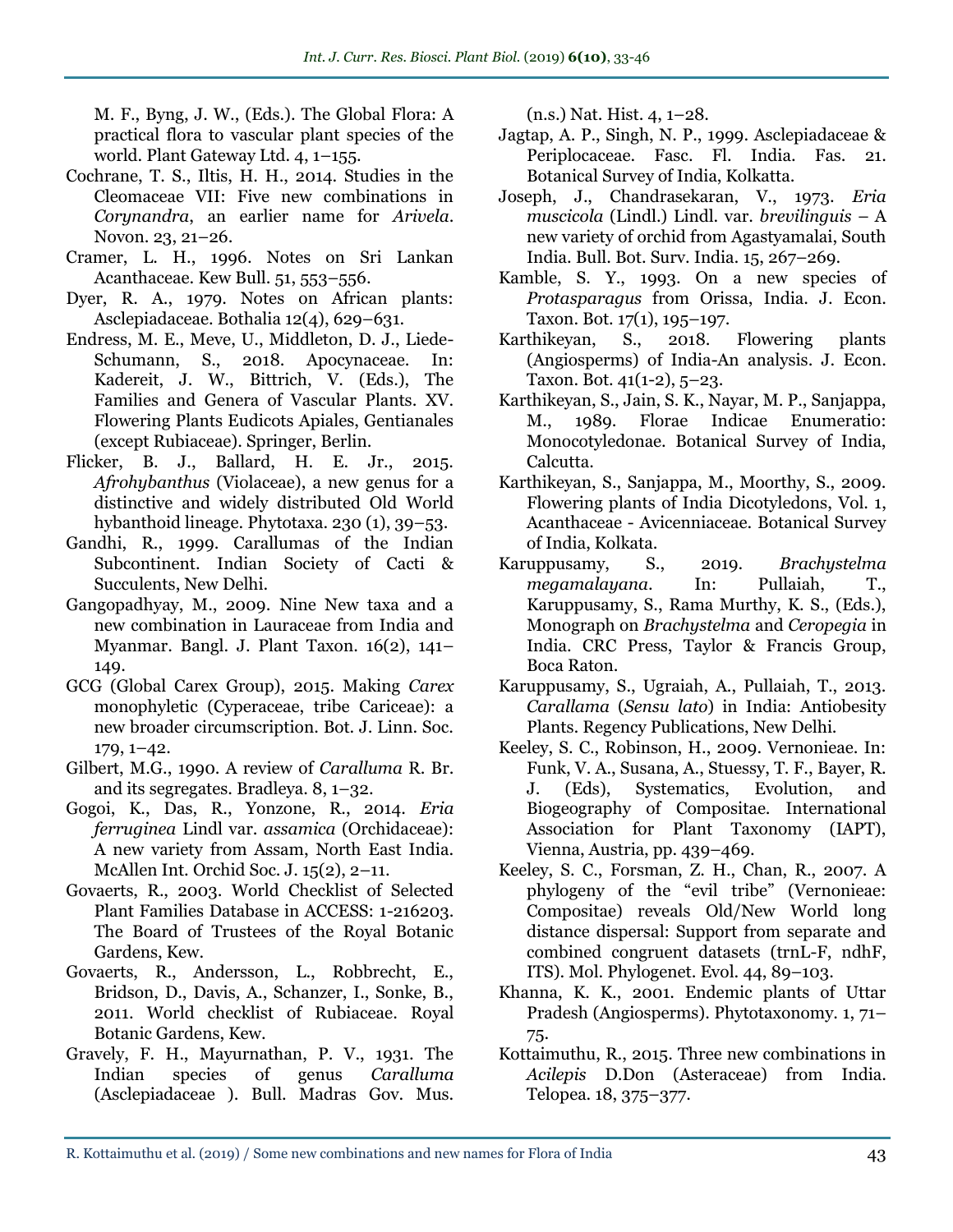- Kullayiswamy, K. R., Sandhya Rani, S., Pullaiah, T., 2016. *Brachystelma nigidianum*  (Apocynaceae: Asclepiadoideae), a new species from India. Kew Bull. 71(4), 1–7.
- Kumar, C. S., Garay, L. A., 2013. A synopsis of the genus *Rhytionanthos* Garay, Hamer & Siegerist. In: Conference Proceedings: 20th World Orchid Conference, 13-20 November 2011. National Parks Board, pp. 111-123.
- Kumar, E. S. S., 2014. A new combination in *Baccaroides* Moench (Asteraceae) from India. J. Sci. Res. 6(1): 191–192.
- Loeuille, B., Keeley, S. C., Pirani, J. R., 2015. A phylogenetic analysis of Lychnophorinae (Asteraceae: Vernonieae): Based on molecular and morphological data. Syst. Bot. 40(1), 299– 315.
- Madhusudana Reddy, A., Suresh Babu, M. V., Prasad, K., 2018. *Brachystelma vemanae.*  (Apocynaceae–Asclepiadoideae), a new species with completely reflexed corolla lobes and solitary flowers from Eastern Ghats, Andhra Pradesh, India. Nordic J. Bot. 36(10), e02067.  $P_{D.1-4.}$
- Manilal, K. S., Kumar, C. S., 2004. Orchid Memories A tribute to Gunnar Seidenfaden. Mentor Books, Calicut.
- Mascarenhas, M. E., Janarthanam, M. K., 2010. A new variety of *Rungia linifolia* (Acanthaceae) from the Western Ghats of Karnataka, India. Novon*.* 20, 182–185.
- Matthew, K.M., 1991. Precursory notes for the flora of Palni hills, South India. Kew Bull. 46(3), 539–546.
- Matthew, K. M., 1999. The flora of the Palni Hills, South India. The Rapinat Herbarium, Tiruchirapalli.
- Meve, U., Liede, S., 2002. A molecular phylogeny and generic rearrangement of the stapelioid Ceropegieae (Apocynaceaea- Asclepiadoideae). Plant Syst. Evol. 234, 171–209.
- Mishra, D. K., Singh, N. P., 2001. Endemic and threatened flowering plants of Maharashtra state. Botanical Survey of India, Calcutta.
- Mostaph, M. K., Uddin, S. B., 2013. Dictionary of plant names of Bangladesh, Vasc. Pl. pp. 1-434. Janokalyan Prokashani, Chittagong, Bangladesh.
- Nees von Esenbeck, C. G. D., 1847. Acanthaceae.

In: De Candolle, A. P. (Ed.), Prodromus Systematis Naturalis Regni Vegetabilis. Sumptibus Sociorum Treuttel & Wurtz, Paris.

- Ohashi, H., Ohashi, K., 2018. *Grona*, a genus separated from *Desmodium* (*Leguminosae*  tribe *Desmodieae*). J. Jpn. Bot. 93(2), 104–120.
- Pallithanam, J. M., 2001. A Pocket Flora of Sirumalai Hills, South India. The Rapinat Herbarium, St. Joseph's College, Tiruchirapalli.
- Pandey, H.S., Dwarakan, P., 1995. *Eria muscicola* (Lindl.) Lindl. var. *brevilinguis* Joseph & Chandrasekaran – A tiny orchid as new record for Tamil Nadu. J. Econ. Taxon. Bot. 19, 498– 500.
- Paton, A., 1997. Classification and species of *Plastoma* and its relationship *Haumaniastrum*  (Labiatae). Kew Bull. 52(2), 257–292.
- POWO., 2019. *Brachystelma*. http://powo.science.kew.org/taxon/urn:lsid:ip ni.org:names: 331423-2 (accessed on 14 October 2019).
- Prasad, K., Prasanna, P. V., 2016. *Brachystelma seshachalamense* (Apocynaceae), a new species from Andhra Pradesh, India. Bangl. J. Plant Taxon. 23(1), 53–57.
- Prasad, K., Rao, B. R. P., 2013. *Brachystelma nallamalayana* sp. nov. (Apocynaceae: Asclepiadoideae: Ceropegieae) from India. J. Threat. Taxa. 5(14), 4904–4906.
- Prasad, K., Venu, P., 2018. Rediscovery and notes on *Brachystelma maculatum* (Apocynaceae). Rheedea. 28(2), 73–77.
- Prasad, K., Prasanna, P. V., Meve, U., Sankara Rao, M., Thulasaih, T., 2016. *Brachystelma annamacharyae sp. nov*. (Apocynaceae) from the Seshachalam hills of Andhra Pradesh (India). Nordic J. Bot. 34, 360–363.
- Pridgeon, A. M., Cribb, P. J., Chase, M. C., Rasmussen, F. N., 2014. Genera Orchidacearum 6. Oxford University Press, New York, Oxford.
- Pullaiah, T., Karuppusamy, S., Rama Murthy, K. S., 2019. Monograph on *Brachystelma* and *Ceropegia* in India. CRC press, Taylor & Francis Group, Boca Raton.
- Pullaiah, T., Sandhya Rani, S., Karuppusamy, S., 2011. Flora of Eastern Ghats: Hill ranges of South East India. Vol. 4, Regency Publications, New Delhi.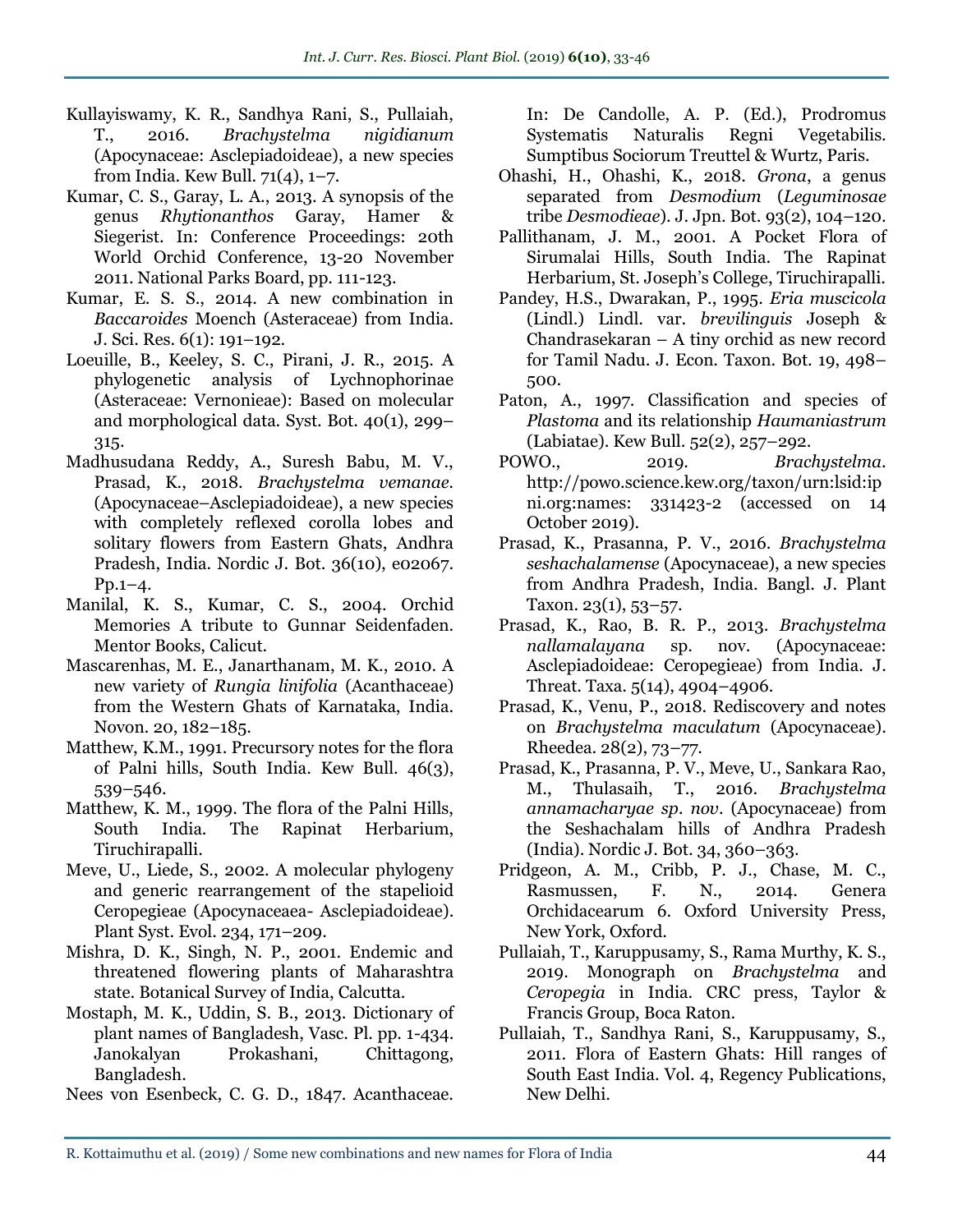- Punekar, A. S., Vasudeva Rao, M. K., 2006. The genus *Baccharoides* Moench (Asteraceae) in India. J. Econ. Taxon. Bot. 30(3), 549–554.
- Rajasekaran, K., 1986. Studies in Indian Loranthaceae-I. J. Swamy Bot. Club. 3(1-2), 15–18.
- Ramachandran, V. S., Joseph, S., John, H. A., Sofiya, C., 2011. *Caralluma bicolor sp. nov*. (Apocynaceae, Asclepiadoideae) from India. Nordic J. Bot. 29, 447–450.
- Rao, B. R. P., Prasad, K., Sadasivaiah, B., Basha, S. K., Babu, M. V. S., Prasanna, P. V., 2011. A new species of *Brachystelma* R.Br. (Apocynaceae: Asclepiadoideae – Ceropegieae) from India. Taiwania*.* 56, 223–226.
- Rasingam, L., Chorghe, A., Meve, U., Rao, M. S., Prasanna, P. V., 2013. *Brachystelma penchalakonense* (Apocynaceae: Asclepiadoideae) - a new species from Andhra Pradesh, India. Kew Bull. 68, 663 – 667.
- Rasiya Beegam A., Sibi, M., 2012. Two new combinations in *Acilepis* (Asteraceae). Rheedea. 22(1), 38.
- Reddy, C. S., 2001. *Hybanthus vatsavayii*  (Violaceae): A new species from Andhra Pradesh, India. J. Econ. Taxon. Bot. 25, 219– 220.
- Reddy, C. S., Raju, V. S., 2001. A new variety of *Cleome chelidonii* L.f. (Cleomaceae). J. Econ. Taxon. Bot. 25, 217–218.
- Ridley H. N., 1888. A revision of the genera *Microstylis* and *Malaxis*. J. Linn. Soc. 24, 308– 351.
- Robinson, H., Skvarla, J. J., 2006. Studies on the Gymnantheminae (Vernonieae: Asteraceae): restoration of the genus *Monosis*. Proc. Biol. Soc. Washington. 119, 600–607.
- Rohwer, J. G., Li, J., Rudolph, B., Schmidt, S. A., van der Werff, H., Li, H.-W., 2009. Is *Persea*  (Lauraceae) monophyletic? Evidence from nuclear ribosomal ITS sequences. Taxon*.*  58(4), 1153–1167.
- Ruhsam, M., 2005. Survey of all the Rubiaceae specimens at the Royal Botanic Gardens, Kew.
- Sadasivaiah, B., Kalpana, B., Narasimha, A., Sharath Goud, M., Babu Rao, N., 2016. *Brachystelma nallamalayana* K. Prasad & B.R.P.Rao: A new distributional record for Telangana, India. Asian J. Plant Sci. Res. 6(2),

 $27 - 29.$ 

- Sanjappa, M., 1995. Revision of the genus *Indigofera* in India. Fasc. Fl. India 21. Botanical Survey of India, Howrah.
- Sardesai, M. M., Kambale, S. S., Govekar, R. S., Kahalkar, V. I., 2016. Two new species of *Brachystelma* (Apocynaceae) from Peninsular India. Rheedea. 26(2), 142–149.
- Sasidharan, N., 2013. Flowering plants of Kerala: CD ROM ver 2.0. Kerala Forest Research Institute, Peechi.
- Schindler, A. K., 1927. Desmodii generumque affinium species et combinations novae. Feddes Repert. 23, 353–362.
- Singh, P., Karthikeyan, K., Lakshminarasimhan, P., Dash, S.S., 2015. Endemic Vascular Plants of India. Botanical Survey of India, Kolkata, India.
- Sirichamorn, Y., Adema, F. A., Roos, M. C., van Welzen, P. C., 2014. Molecular and morphological phylogenetic reconstruction reveals a new generic delimitation of Asian Derris (Fabaceae): Reinstatement of *Solori* and synonymisation of *Paraderris* with *Derris*. Taxon. 63(3), 522–538.
- Sreemadhavan, C. P., 1967. *Neesiella*  A new genus of Acanthaceae. Phytologia 15: 270–271.
- Tetali, P., Kulkarni, D. K., Tetali, S., Kumbhojkar, M. S., 1998. A new species of *Brachystelma*  R.Br. (Asclepiadaceae) from Maharashtra, India. Rheedea. 8, 75–77.
- Tirvengadum, D. D., 1978. Re-establishment of genus *Catunaregam* Wolf Rubiaceae: A contribution towards the plants described in Rheede's Hortus Malabaricus. Taxon. 27, 513– 517.
- Turland, N. J., Wiersema, J. H., Barrie, F. R., Greuter, W., Hawksworth, D. L., Herendeen, P. S., Knapp, S., Kusber, W.-H., Li, D.-Z., Marhold, K., May, T. W., McNeill, J., Monro, A. M., Prado, J., Price, M. J., Smith, G. F., 2018. International Code of Nomenclature for algae, fungi, and plants (Shenzhen Code) adopted by the Nineteenth International Botanical Congress Shenzhen, China, July 2017. Regnum Vegetabile 159. Koeltz Botanical Books, Glashütten.
- Vermeulen, J.J., Schuiteman, A., De Vogel, E.F., 2014. Nomenclatural changes in *Bulbophyllum*